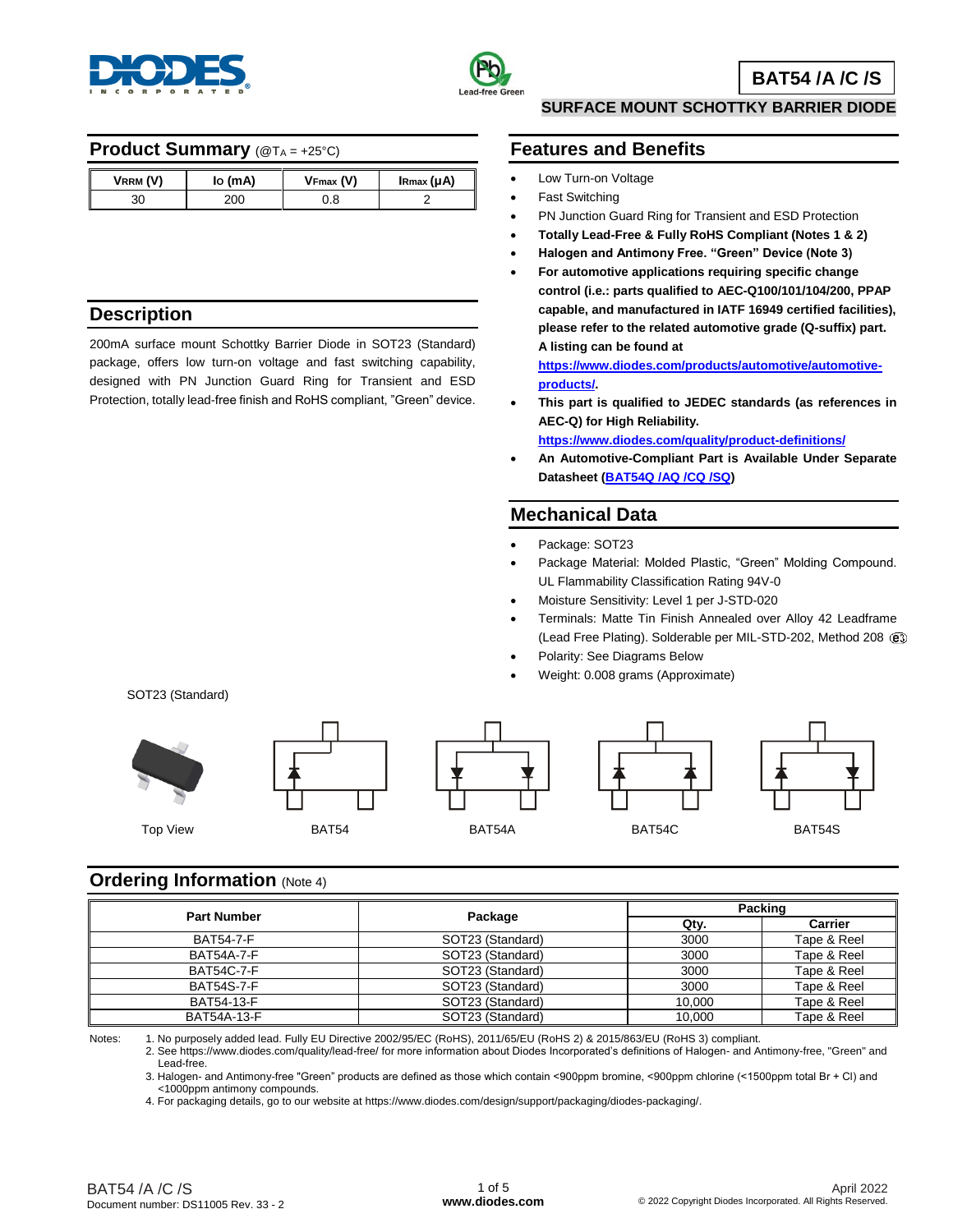

# **Marking Information**



xxx = Product Type Marking Code  $KL1 = BAT54$  $KL2 = BAT54A$  $KL3 = BAT54C$  $KL4 = BAT54S$ YM &  $\overline{Y}M =$  Date Code Marking Y or  $\overline{Y}$  = Year (ex: J = 2022)  $M =$  Month (ex:  $D =$  Dec)



#### Date Code Key

| Year  | 2004 |          | 2022 | 2023 | 2024 | 2025 | 2026 | 2027 | 2028 | 2029 | 2030 | 2031       |
|-------|------|----------|------|------|------|------|------|------|------|------|------|------------|
| Code  | D    | $\cdots$ |      |      | -    | M    | N    |      | D    |      |      |            |
|       |      |          |      |      |      |      |      |      |      |      |      |            |
| Month | Jan  | Feb      | Mar  | Apr  | May  | Jun  | Jul  | Aug  | Sep  | Oct  | Nov  | <b>Dec</b> |

### **Maximum Ratings** (@TA = +25°C, unless otherwise specified.)

| <b>Characteristic</b>                                                                         | Symbol                   | Value | Unit |
|-----------------------------------------------------------------------------------------------|--------------------------|-------|------|
| Peak Repetitive Reverse Voltage<br><b>Working Peak Reverse Voltage</b><br>DC Blocking Voltage | Vrrm<br>Vrwm<br>VR       | 30    |      |
| Average Rectified Output Current (Note 5)                                                     | IΟ                       | 200   | mA   |
| <b>Repetitive Peak Forward Current</b>                                                        | <b>IFRM</b>              | 300   | mA   |
| Forward Surge Current                                                                         | @t < 1.0s<br><b>IFSM</b> | 600   | mA   |

# **Thermal Characteristics**

| <b>Characteristic</b>                                       | <b>Symbol</b> | Value           | Unit   |
|-------------------------------------------------------------|---------------|-----------------|--------|
| Power Dissipation (Note 5)                                  | Pn            | 200             | mW     |
| Typical Thermal Resistance Junction to Ambient Air (Note 5) | <b>Reja</b>   | 500             | °C∕W   |
| Typical Thermal Resistance Junction to Case (Note 8)        | Rejc          | 180             | °C∕W   |
| Operating and Storage Temperature Range (Note 6)            | Гл. Tsтg      | $-65$ to $+150$ | $\sim$ |

### **Electrical Characteristics** (@T<sup>A</sup> = +25°C, unless otherwise specified.)

| <b>Characteristic</b>              | Symbol           | Min | Typ | <b>Max</b>                      | Unit | <b>Test Condition</b>                                                                |
|------------------------------------|------------------|-----|-----|---------------------------------|------|--------------------------------------------------------------------------------------|
| Reverse Breakdown Voltage (Note 7) | $V_{(BR)R}$      | 30  |     |                                 | V    | $IRS = 100µA$                                                                        |
| <b>Forward Voltage</b>             | VF               |     |     | 240<br>320<br>400<br>500<br>800 | mV   | $I_F = 0.1mA$<br>$IF = 1mA$<br>$I_F = 10mA$<br>$I_F = 30mA$<br>$I_F = 100mA$         |
| Reverse Leakage Current (Note 7)   | <sup>I</sup> R   |     |     | 2.0                             | μA   | $V_R = 25V$                                                                          |
| <b>Total Capacitance</b>           | $C_{\mathsf{T}}$ |     |     | 10                              | pF   | $V_R = 1.0V$ , f = 1.0MHz                                                            |
| <b>Reverse Recovery Time</b>       | t <sub>RR</sub>  |     |     | 5.0                             | ns   | $I_F = 10$ mA through $I_R = 10$ mA to<br>$I_R = 1.0 \text{mA}$ , $R_L = 100 \Omega$ |

Notes: 5. Part mounted on FR-4 board with recommended pad layout, which can be found on our website a[t http://www.diodes.com/package-outlines.html.](http://www.diodes.com/package-outlines.html) 6. The heat generated must be less than the thermal conductivity from Junction-to-Ambient:  $dP_D/dT_J < 1/R_{0JA}$ .

7. Short duration test pulse used to minimize self-heating effect.

8. Device mounted on Polymide substrate PC board. FR-4 2oz 1\*MRP layout.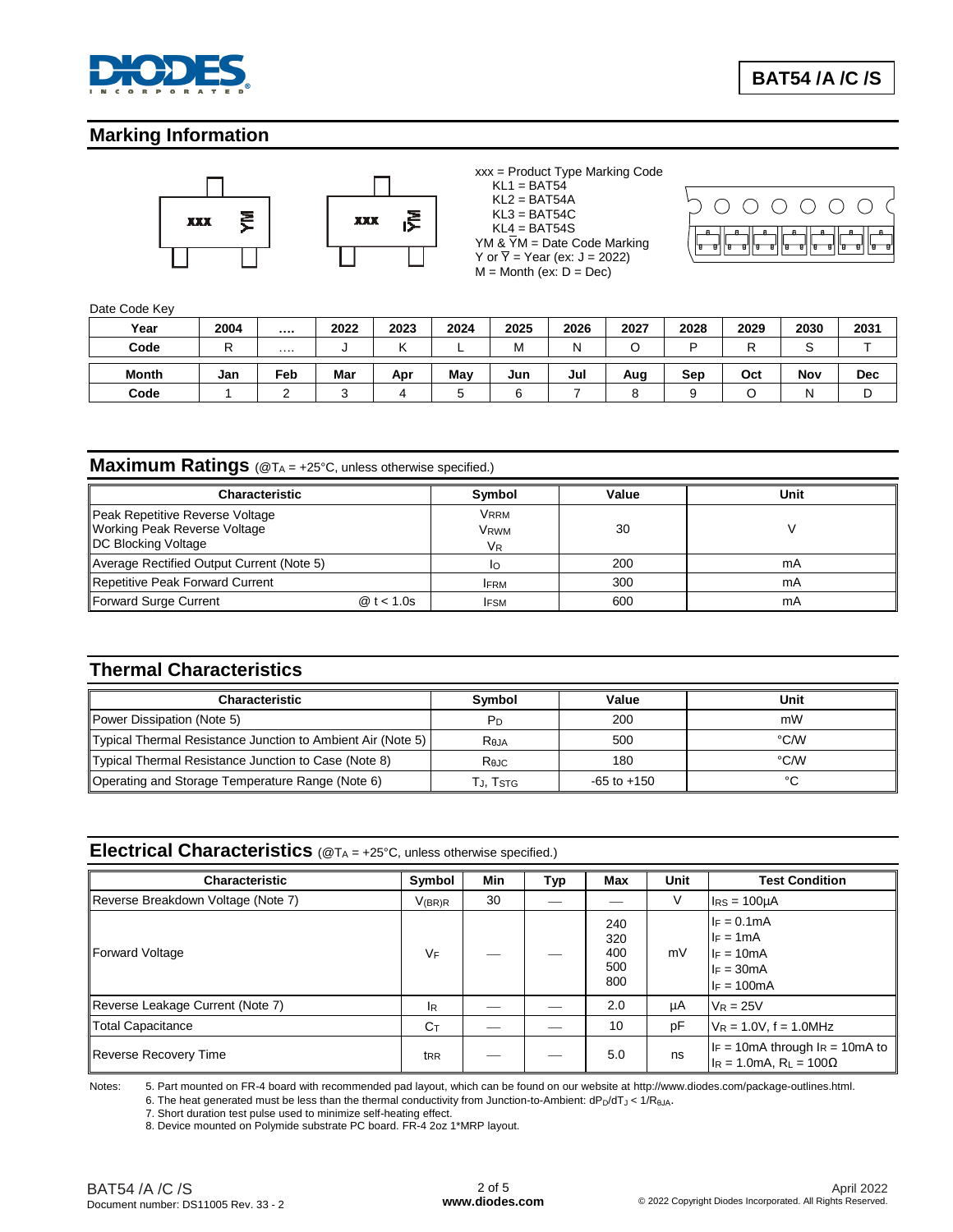

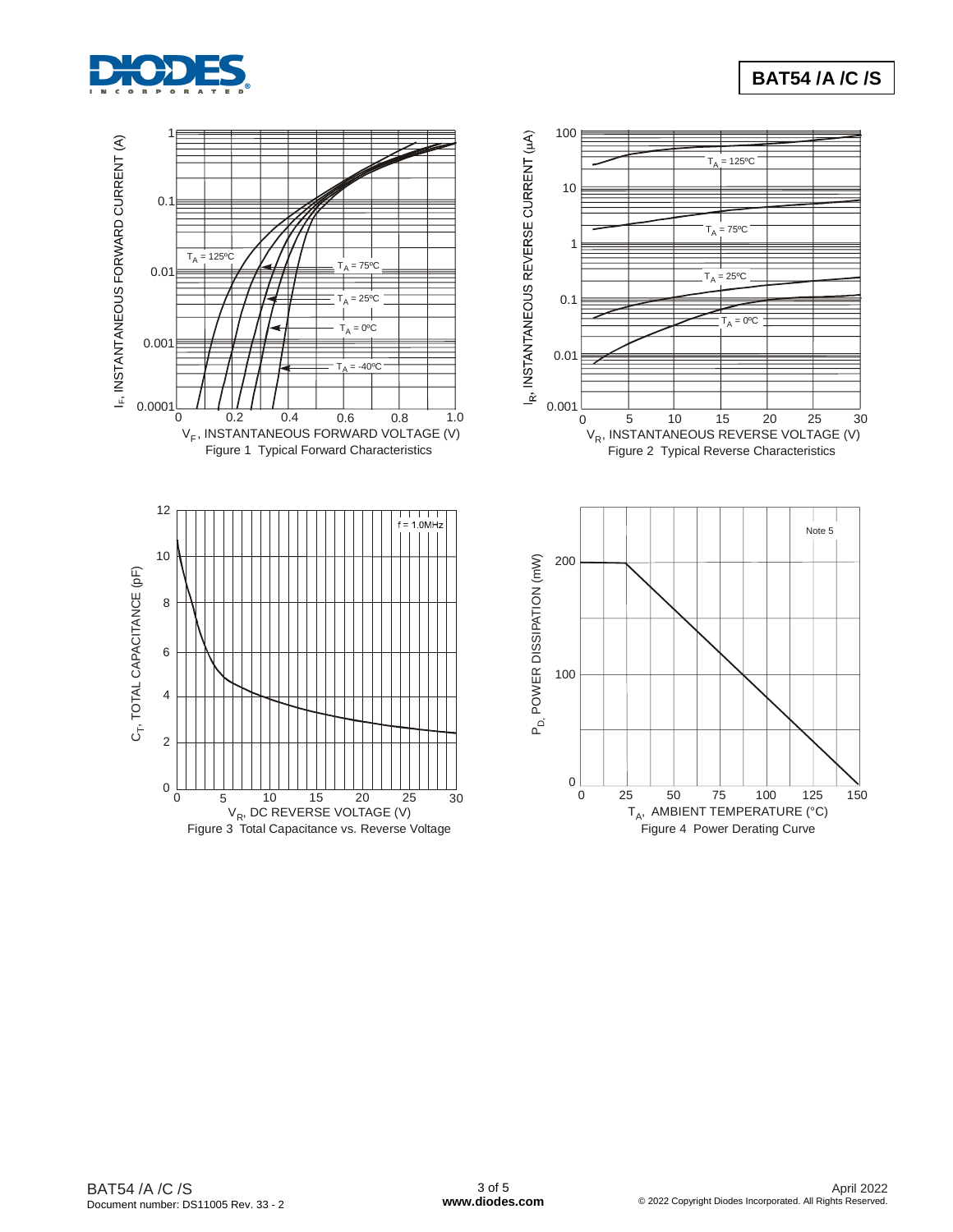

# **Package Outline Dimensions**

Please see http://www.diodes.com/package-outlines.html for the latest version.

#### **SOT23 (Standard)**



|                    | SOT23 (Standard) |       |       |  |  |  |  |  |
|--------------------|------------------|-------|-------|--|--|--|--|--|
| Dim                | Min              | Max   | Typ   |  |  |  |  |  |
| A                  | 0.90             | 1.15  | 1.025 |  |  |  |  |  |
| A1                 | 0.00             | 0.10  | 0.05  |  |  |  |  |  |
| А2                 | 0.85             | 1.10  | 0.975 |  |  |  |  |  |
| b                  | 0.30             | 0.51  | 0.40  |  |  |  |  |  |
| C                  | 0.080            | 0.202 | 0.11  |  |  |  |  |  |
| D                  | 2.80             | 3.00  | 2.90  |  |  |  |  |  |
| Е                  | 2.25             | 2.55  | 2.40  |  |  |  |  |  |
| E1                 | 1.20             | 1.40  | 1.30  |  |  |  |  |  |
| е                  | 0.89             | 1.03  | 0.915 |  |  |  |  |  |
| е1                 | 1.78             | 2.05  | 1.83  |  |  |  |  |  |
| F                  | 0.40             | 0.60  | 0.535 |  |  |  |  |  |
| L <sub>1</sub>     | 0.45             | 0.61  | 0.55  |  |  |  |  |  |
| L                  | 0.25             | 0.55  | 0.40  |  |  |  |  |  |
| a                  | 0°               | 8°    |       |  |  |  |  |  |
| Dimensions in<br>A |                  |       |       |  |  |  |  |  |

# **Suggested Pad Layout**

Please see http://www.diodes.com/package-outlines.html for the latest version.



| SOT23 (Standard) |
|------------------|

| <b>Dimensions</b> | Value (in mm) |
|-------------------|---------------|
| c.                | 2.0           |
| x                 | 0.8           |
| Χ1                | 1.35          |
|                   | 0.9           |
|                   | 2.9           |